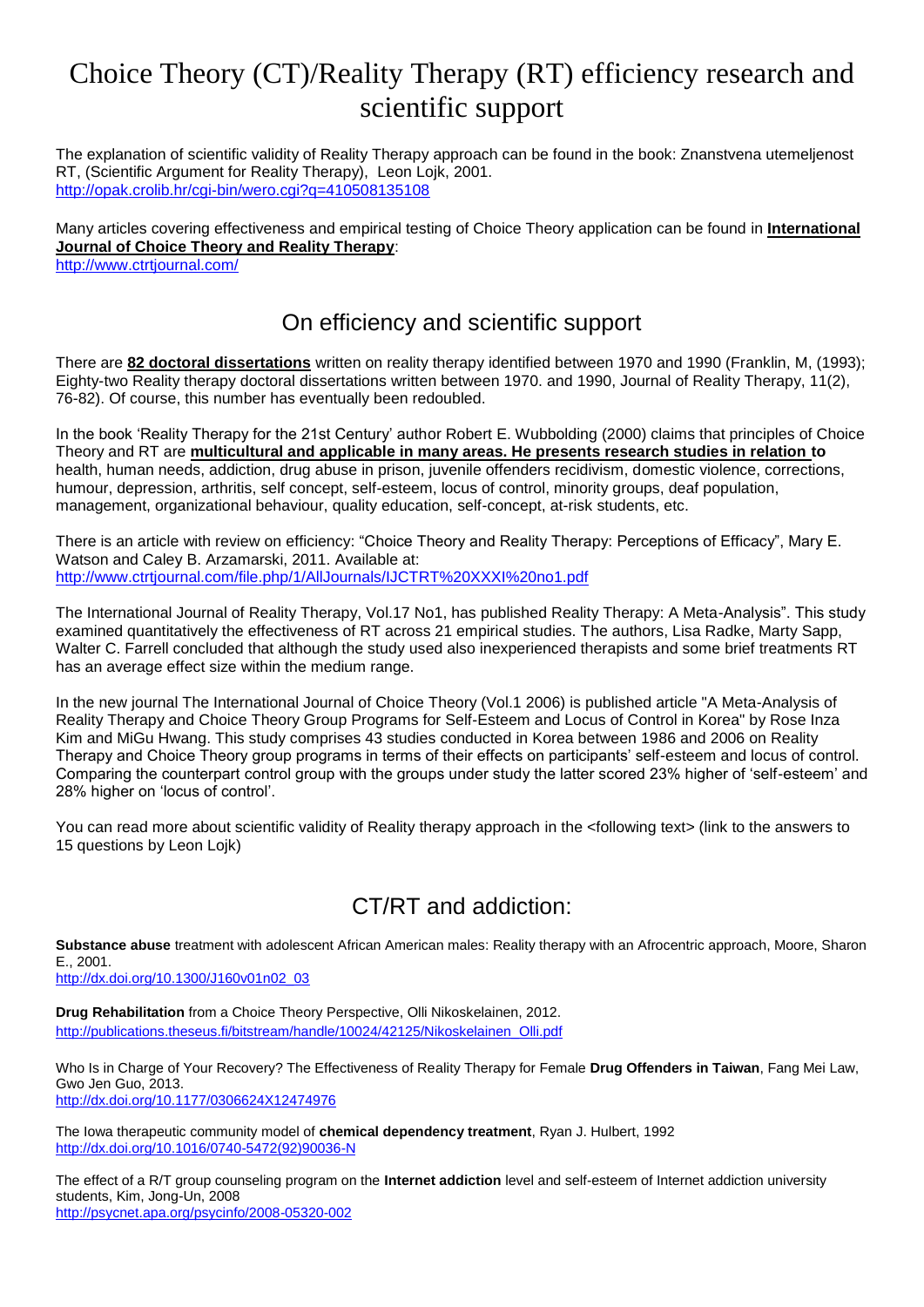## Disorders from DSM-IV and effects of CT/RT:

The Effects of an RT Program Applied to **Mental Health Clients**, International Journal of Choice Theory and Reality Therapy, Vol.20 No2

<http://www.ctrtjournal.com/>

Choice theory and Reality Therapy Application: Counselling Students with **Psychosomatic Disorders**, Asja Palinić Cvitanović, Leon Lojk, Marija Radonić, Matija Čale Mratović, Đurđica Kolarec, 2002. <http://opak.crolib.hr/cgi-bin/wero.cgi?q=431210074607>

Reality therapy with **rape victims**, Margaret J. McArthur, 1990 [http://dx.doi.org/10.1016/0883-9417\(90\)90026-H](http://dx.doi.org/10.1016/0883-9417(90)90026-H)

A Study on Counselling Program for **Decrease of Aggression** through RT, International Journal of Choice Theory and Reality Therapy , Vol.20 No2 <http://www.ctrtjournal.com/>

The **reticent speaker**: etiology and treatment, Gerald M. Phillips, Nancy J. Metzger, 1973. <http://psycnet.apa.org/psycinfo/1973-31580-001>

Using Reality Therapy to Reduce **PTSD-Related Symptoms**, Prenzlau, Sheryl, 2006. <http://psycnet.apa.org/psycinfo/2006-05688-005>

Effectiveness of reality therapy program for **schizophrenic patients**, Jeongsook Kim, 2005. <http://www.kan.or.kr/new/kor/sub3/filedata/200508/1485.pdf>

### CT/RT in working with groups:

Reality therapy groups: It's effect on the stress reactions and coping strategies of **female nurses in the critical care units**, Wang, Wei-Hsiu; Ting, Yuan-Yu, 2012.

<http://psycnet.apa.org/psycinfo/2012-11407-003>

The Efficiency of Reality Therapy Instruction upon the Rate of Life's Qualification and **Marital Conflicts of Addicted Spouses,**  Maryam Tadayon, Alireza Mohammadi Arya, Hamidreza Lotfi, 2013. [http://www.textroad.com/pdf/JBASR/J.%20Basic.%20Appl.%20Sci.%20Res.,%203\(9\)482-486,%202013.pdf](http://www.textroad.com/pdf/JBASR/J.%20Basic.%20Appl.%20Sci.%20Res.,%203(9)482-486,%202013.pdf)

The effectiveness of reality therapy on **resiliency of divorced women** in Neyshabour city, Narjes Sadat Bari, Seyyed Abdol majid Bhrinian, Hassan Azargon, Hosein Abedi, 2013. [http://www.irjabs.com/files\\_site/paperlist/r\\_1665\\_131115184240.pdf](http://www.irjabs.com/files_site/paperlist/r_1665_131115184240.pdf)

A pilot study of **health and wellness** program development in an International Center for Clubhouse Development (ICCD) Clubhouse: procedures, implementation, and implications, Casstevens, W.D., 2011. <http://www.ncbi.nlm.nih.gov/pubmed/21768076>

The efficacy of reality therapy in the reduction of **HIV/AIDS-Risk behaviour** among adolescents in Nigeria, Azekhueme, Kate U; Adegoke, Alfred A, 2010. <http://psycnet.apa.org/psycinfo/2011-09011-010>

Efficacy of reality therapy and cognitive coping behaviour training in handling adjustment problems of **empty-nester retirees**, Chima, Ifeoma M; Nnodum, Benedicta. 2008. <http://psycnet.apa.org/psycinfo/2009-03319-016>

The effects of reality therapy group counseling on **futures traders'** negative trading emotions, trading locus of control, and trading performances, Tsai, Ming-Fang; Ting, Yuan-Yu, 2012. <http://psycnet.apa.org/psycinfo/2013-08250-006/>

The effect of **internal control and achievement motivation** in group counseling based on reality therapy, Rose-Inza, Kim; Mi Gu, Hwang, 200[1.](http://education.mwsu.edu/pdf/International_Journal_of_Reality_Therapy_Spring2001.pdf)

[http://www.mwsu.edu/Assets/documents/academics/education/International\\_Journal\\_of\\_Reality\\_Therapy\\_Spring2001.pdf](http://education.mwsu.edu/pdf/International_Journal_of_Reality_Therapy_Spring2001.pdf)

Emotional needs of **law enforcement personnel**: Control group comparison using the Contextual Needs Assessment, Swenson, Stuart; Brown, Timothy; Plebanski, David, 2009. <http://psycnet.apa.org/psycinfo/2009-03384-002>

Effectiveness of group counseling with reality therapy approach on **identity crisis and general health of female students** of vocational schools in Tehran city district-16 in the 91-90 school year, Nahid Ahmadi Marvili, 2012. <http://ijmhsjournal.com/wp-content/uploads/2013/01/30-33.doc1.pdf>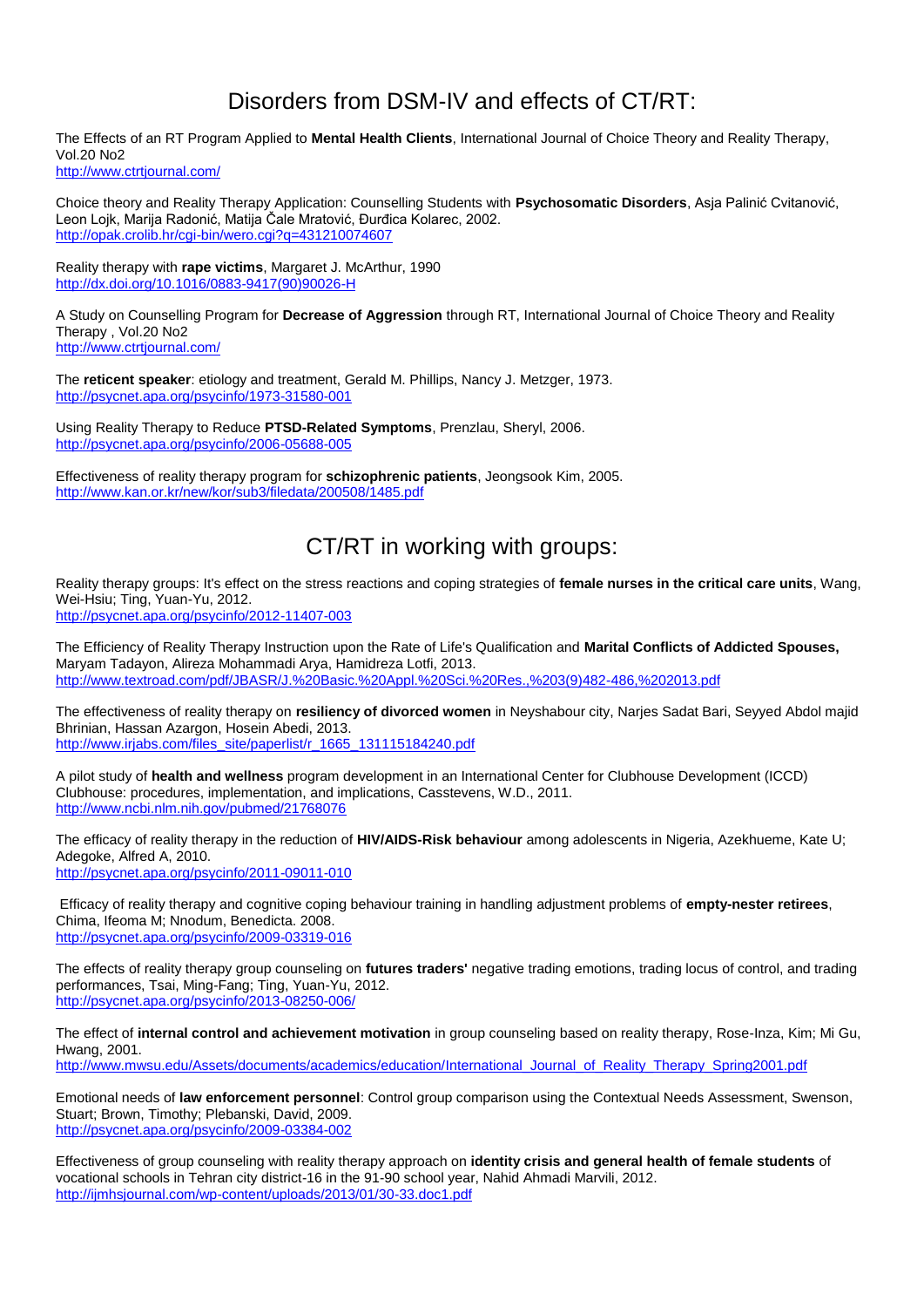The Effect of Group RT on **Internal Control and Self-Esteem**, International Journal of Choice Theory and Reality Therapy, Vol.20 No2 <http://www.ctrtjournal.com/>

### Effects of CT/RT in working with parents and foster homes:

The effects of a choice theory and reality therapy **parenting program** on children's behavior, Petra, Jeff Robert, 2001. <http://psycnet.apa.org/psycinfo/2001-95006-432>

Caring and killing habits in behaviour in **relations with "significant others",** Arbunić, Antun; Ljubetić, Maja, 2006. <http://bib.irb.hr/prikazi-rad?&rad=250306>

Utilizing Choice Theory and Reality Therapy in Therapeutic **Foster Care Homes**, Anthony Cameron, 2010. <http://www.ctrtjournal.com/file.php/1/AllJournals/IJCTRT%20XXX%20no1.pdf>

The Development and Effects of a Reality Therapy **Parent group Counseling** Program, Young-Soon Kim, 200[1](http://www.mwsu.edu/Assets/documents/academics/education/International_Journal_of_Reality_Therapy_Spring2001.pdf) [http://www.mwsu.edu/Assets/documents/academics/education/International\\_Journal\\_of\\_Reality\\_Therapy\\_Spring2001.pdf](http://www.mwsu.edu/Assets/documents/academics/education/International_Journal_of_Reality_Therapy_Spring2001.pdf)

### CT/RT in working with people with disabilities:

The Effects of Reality Therapy Group Counseling on the Self- Determination of **Persons with Developmental Disabilities**, Lawrence, Daniel H., 2004. <http://psycnet.apa.org/psycinfo/2004-14977-003>

Self - evaluation children and **youth with disturbances** in behavior during institutional treatment, Žižak, Antonija; Koller - Trbović, Nivex; Brusić, Roberta, 1993. <http://bib.irb.hr/prikazi-rad?&rad=447297>

Choice theory: An investigation of the treatment effects of a choice theory protocol on students identified as having a **behavioral or emotional disability** on measures of anxiety, depression, locus of control and self-esteem, Scott D. Reeder, 2012. <http://psycnet.apa.org/psycinfo/2012-99031-078>

The Use of Reality Therapy with **Disabled Students** and the Attainment of Competitive Employment: A Survey of 87 graduates from 1992-1998, Robert Renna, Peter Kimball, Joseph Brescia, Joseph O'Connor, 1999. [http://www.mwsu.edu/Assets/documents/academics/education/International\\_Journal\\_of\\_Reality\\_Therapy\\_Fall1999.pdf](http://www.mwsu.edu/Assets/documents/academics/education/International_Journal_of_Reality_Therapy_Fall1999.pdf)

**Autism Spectrum** Disorders/Learning To Listen As We Shape Behaviours: Blending Choice theory with Applied Behavioural Analysis, International Journal of Choice Theory and Reality Therapy, Vol.23 No2 <http://www.ctrtjournal.com/>

**Multiple Sclerosis** and Choice Theory, International Journal of Choice Theory and Reality Therapy, Vol.20 No1 <http://www.ctrtjournal.com/>

## Effects of CT/RT application in working with children, youth and education:

Self-Evaluation of **Pre-School Teacher Competences** – Check Lists for Self-Evaluation, Maja Ljubetić, 2012. [http://www.mcser.org/images/stories/JESRJOURNAL/Jesr\\_May\\_2012/maja%20ljubetic.pdf](http://www.mcser.org/images/stories/JESRJOURNAL/Jesr_May_2012/maja%20ljubetic.pdf)

Effectiveness of Training the Choice Theory of Glasser to Teachers on **Improvement of Students' Academic Qualification**, Omar Kianipour, Barzan Hoseini, 2012. <http://www.wjeis.org/FileUpload/ds217232/File/15a.kianipour.pdf>

The effects of reality therapy and choice theory training on **self concept among Taiwanese university students**, Arlin V. Peterson, Chuanlin Chang, Perry L. Collins, 1998. <http://link.springer.com/article/10.1023%2FA%3A1005340014026#page-1>

Integrating Positive Behavior Support with Adlerian Counseling and Reality Therapy: Building a Comprehensive Strategy to Redirect **Youth at Risk**, Theodore C. Tessier, 2008. <http://www.alfredadler.edu/library/masters/2008/theodore-c-tessier>

An Examination Of The Effectiveness Of Choice Theory On **Teachers' Teaching Effectiveness And Students' Subsequent Academic Achievement**, Kianipour. Omar, Hoseini. Barzan, 2012 <http://www.ctrtjournal.com/file.php/1/AllJournals/IJCTRT%20XXXI%20no2.pdf>

The effects of Choice Theory/Reality Therapy principles on high school **students' perception of needs satisfaction and behavioral change**, Loyd, Byron D., 2005. <http://psycnet.apa.org/psycinfo/2005-99013-070>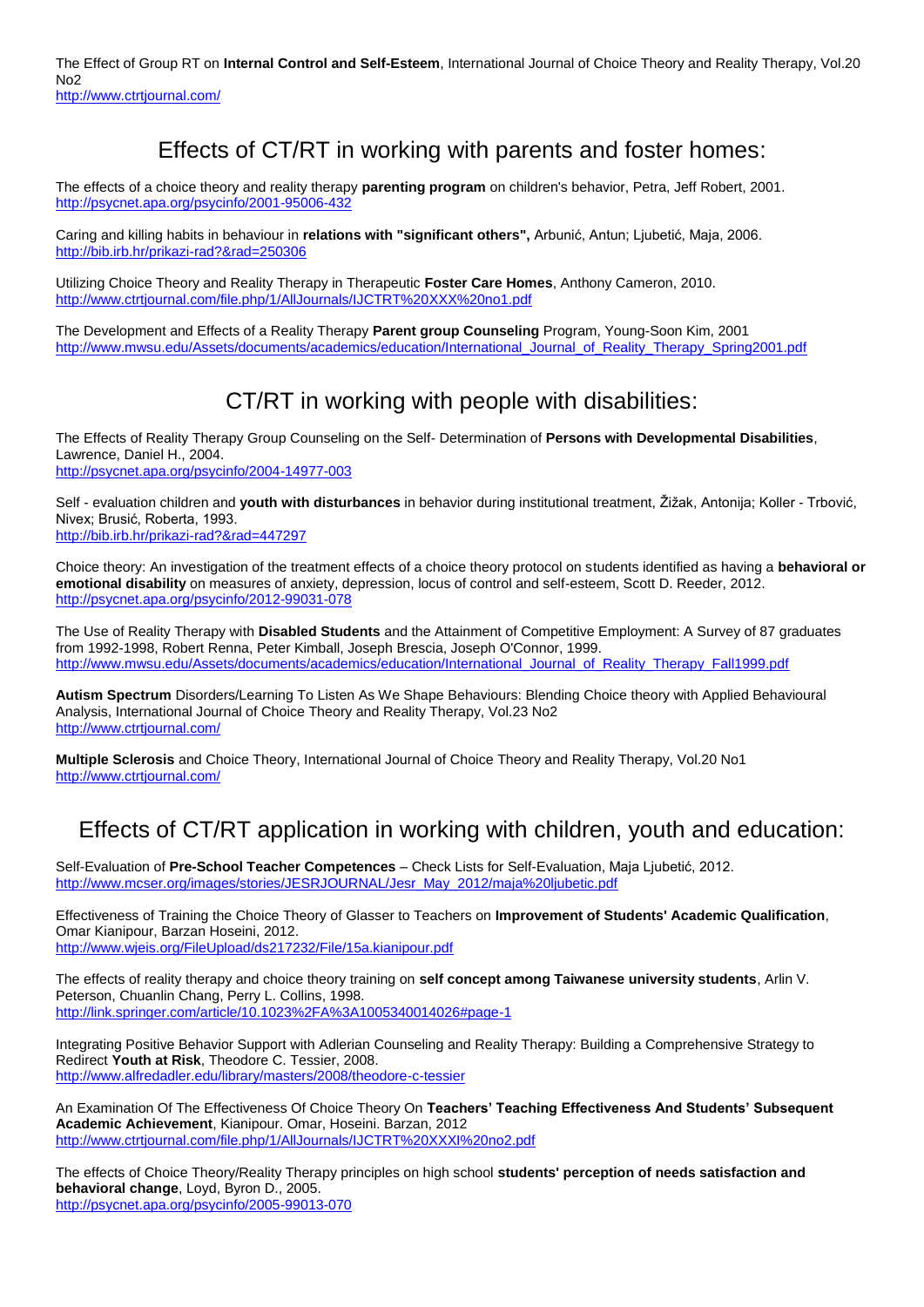Effectiveness of Group Reality Therapy in Increasing the **Students' Happiness**, Niloofar Mollagholamali Hakak, 2013. [http://www.lifesciencesite.com/lsj/life1001/092\\_14083life1001\\_577\\_580.pdf](http://www.lifesciencesite.com/lsj/life1001/092_14083life1001_577_580.pdf)

Effectiveness of group reality therapy in increasing the **students' happiness,** Neda Smaeeli Far, Hossein Sheikhi, Zakiyeh Jafar Pour, 2013.

<http://ijpbrjournal.com/wp-content/uploads/2013/06/2.pdf>

The effects of a reality therapy group guidance program for **underachieving elementary students** in regard to their Mandarin learning attitudes and achievements, Liu, Hsiu-chu; Ting, Yuan-yu; Cheng, Ju-An, 2010. <http://psycnet.apa.org/psycinfo/2010-25405-003>

An examination of **reading and mathematic achievement** among second grade students who have received instruction from either teachers who have been trained in choice theory/reality therapy methods or teachers who have not been trained, Hale, Jane V., 2012.

<http://udini.proquest.com/view/an-examination-of-reading-and-pqid:2434044721/>

Compassionate confrontation psychotherapy: Working with **gifted but self-destructive adolescents** in a therapeutic boarding school, Bratter, Thomas Edward, 2011. <http://psycnet.apa.org/psycinfo/2011-26722-008>

Empowering **lower-income developmental math students** to satisfy Glasser's five basic needs, Faulkner, Brenda; Burdenski, Thomas K Jr., 2011.

<http://psycnet.apa.org/psycinfo/2011-24138-015>

Student **Perceptions of Their Schools**: An International Perspective, James Malley, Iosipa Basic, Mitchell Beck, Vaientina Kranzelic Tavra, Martina Feric and James Conway, 2003. [http://www.mwsu.edu/Assets/documents/academics/education//International\\_Journal\\_of\\_Reality\\_Therapy\\_Fall2003.pdf](http://education.mwsu.edu/pdf/International_Journal_of_Reality_Therapy_Fall2003.pdf)

**(Self)-Evaluation in the Early Education** System, Maja Ljubetić, 2007. <http://bib.irb.hr/prikazi-rad?lang=en&rad=328467>

A critical analysis of **social development programs** in elementary education, Phyllis T. Elardo, Richard Elardo, 1976. [http://dx.doi.org/10.1016/0022-4405\(76\)90047-9](http://dx.doi.org/10.1016/0022-4405(76)90047-9)

**Using Reality Therapy in Schools**: Its Potential Impact on the Effectiveness of the ASCA National Model, Cynthia Palmer Mason, Jill D. Duba, 2009.

[http://digitalcommons.wku.edu/cgi/viewcontent.cgi?article=1036&context=csa\\_fac\\_pub](http://digitalcommons.wku.edu/cgi/viewcontent.cgi?article=1036&context=csa_fac_pub)

The relationship between learning self-regulation skills and **improved performance in reading and language arts** for middle school students, Rhonda D. Gouin, 2013. <http://psycnet.apa.org/psycinfo/2013-99031-145>

Choosing success in the classroom by **building student relationships**, Hinton, Dawn; Warnke, Bridget; Wubbolding, Robert E., 2011.

<http://www.ctrtjournal.com/file.php/1/AllJournals/IJCTRT%20XXXI%20no1.pdf>

The Effect of A **Bullying Prevention** Program on Responsibility and Victimization of Bullied Children in Korea, Kim, Jong-Un, 2006. <http://psycnet.apa.org/psycinfo/2006-21115-002>

A Glasser **Quality School** Leads to Choosing Exellence, Cindy McClung, Bob Hoglund, 2013 [http://www.ctrtjournal.com/file.php/1/AllJournals/IJCTRT\\_XXXII\\_no2.pdf](http://www.ctrtjournal.com/file.php/1/AllJournals/IJCTRT_XXXII_no2.pdf)

The effects of two group counseling interventions on Arab-American high school students' perceptions of their primary **relationships (parent, teacher, peer)**, Elder, Nuzmeya B., 2013. <http://psycnet.apa.org/psycinfo/2013-99040-199>

**Student Needs Survey**: A Psychometrically Sound Measure of the Five Basic Needs, Matthew K. Burns, Diane Vance, Isadora Szadokierski, Chuck Stockwell, 2006.

[http://www.mwsu.edu/Assets/documents/academics/education/International\\_Journal\\_of\\_Reality\\_Therapy\\_Spring2006.pdf](http://www.mwsu.edu/Assets/documents/academics/education/International_Journal_of_Reality_Therapy_Spring2006.pdf)

Implementing choice therapy with **life space crisis intervention** in a residential treatment setting, Beck, Mitchell, 2009. <http://psycnet.apa.org/psycinfo/2009-19733-006>

The effect of a reality therapy program on the **responsibility** for elementary school children in Korea, Kim, Kyung-hee, 2002 <http://psycnet.apa.org/psycinfo/2002-08529-006>

The Role of Basic Needs Fulfillment in Prediction of **Subjective Well-Being** among University Students, Turkdogan, Turgut; Duru, Erdinc, 2012.

<http://www.eric.ed.gov/PDFS/EJ1002856.pdf>

Bridging the Gap Between **Self-Concept** (Have) and Ideal Self-Concept (want), Shima Mashayekhi, Tajudin Bin Hj. Ninggal, Newsha Mashayekhi, 2011. <http://dx.doi.org/10.1016/j.sbspro.2011.10.172>